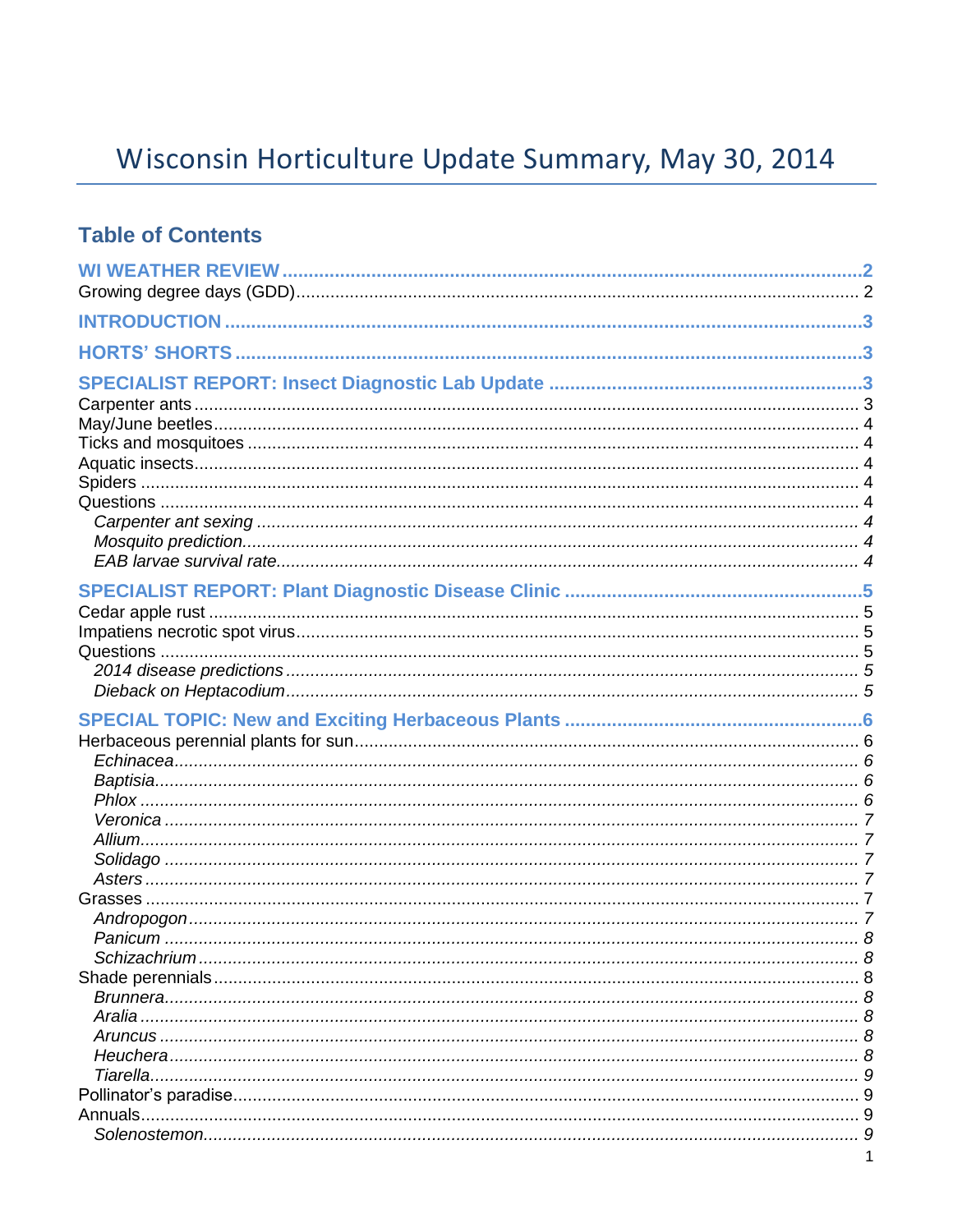## **WI WEATHER REVIEW**

A second week of summer-like weather favored a rapid planting pace across much of the state. Daytime highs were above-average and reached the upper 80°s on several days, while overnight lows remained warm in the 50°s and 60°s. Scattered showers and storms produced locally heavy rainfall over downtown Madison and other southern and west-central locations on May 27, but drier conditions returned for the latter half of the week. (May 29, 2014, WI Pest Bulletin)

Average soil temperatures at 2" as of May 29, 2014: Hancock 68.7, Arlington 80.0.

## **Growing degree days (GDD)**

Growing degree days is an accumulation of maximum and minimum temperature averages as related directly to plant and insect development. This week, the GDD<sub>mod50</sub> in Wisconsin ranged from 167.0 to 486.0. Following is a list of GDD as of May 29, 2014 for the following cities: Bayfield 167.0, Beloit 486.0, Crandon 218.0, Cumberland 258.0, Dubuque 465.0, Eau Claire 328.0, Fond du Lac 308.0, Green Bay 241.0, La Crosse 398.0, Madison 405.0, Milwaukee 296.0, Wausau 275.0. To determine the GDD of any location in Wisconsin, use the degree day calculator at the UW Extension Ag Weather webpage

**[http://www.soils.wisc.edu/uwex\\_agwx/thermal\\_models/degree\\_days](http://www.soils.wisc.edu/uwex_agwx/thermal_models/degree_days)**

To put it in perspective, following is an abbreviated list of plant and insect phenological stages in relation to GDD accumulations at which the events occur (Ohio State BYGL): Silver maple, first bloom, 34; Corneliancherry dogwood, first bloom, 40; silver maple, full bloom, 42; red maple, first bloom, 44; speckled alder, first bloom, 52; northern lights forsythia, first bloom, 58; Japanese pieris, first bloom, 60; red maple, full bloom, 75; star magnolia, first bloom, 83; border forsythia, first bloom, 86; **eastern tent caterpillar, egg hatch, 92**; Manchu cherry, first bloom, 93; northern lights forsythia, full bloom, 94; Norway maple, first bloom, 116; border forsythia, full bloom, 116; chanticleer callery pear, first bloom, 123; sargent cherry, first bloom, 127; **larch casebearer, egg hatch, 128**; Japanese pieris, full bloom, 129; saucer magnolia, first bloom, 133; common flowering quince, first bloom, 137; Bradford callery pear, first bloom, 142; **European pine sawfly, egg hatch, 144**; weeping Higan cherry, first bloom, 145; P.J.M. rhododendron, first bloom, 147; chanticleer callery pear, full bloom, 149; Norway maple, full bloom, 149**; inkberry leafminer, adult emergence, 150**; sargent cherry, full bloom, 151; star magnolia, full bloom, 151; Allegheny serviceberry, first bloom, 153; Manchu cherry, full bloom, 155; spring snow crabapple, first bloom, 155; apple serviceberry, first bloom, 159; **spruce spider mite, egg hatch, 162**; Bradford callery pear, full bloom, 164; Allegheny serviceberry, full bloom, 169; saucer magnolia, full bloom, 174; P.J.M. rhododendron, full bloom, 178; **boxwood psyllid, egg hatch, 179**; weeping Higan cherry, full bloom, 179; Koreanspice viburnum, first bloom, 185; regent serviceberry, first bloom, 186; Japanese flowering crabapple, first bloom, 189; eastern redbud, first bloom,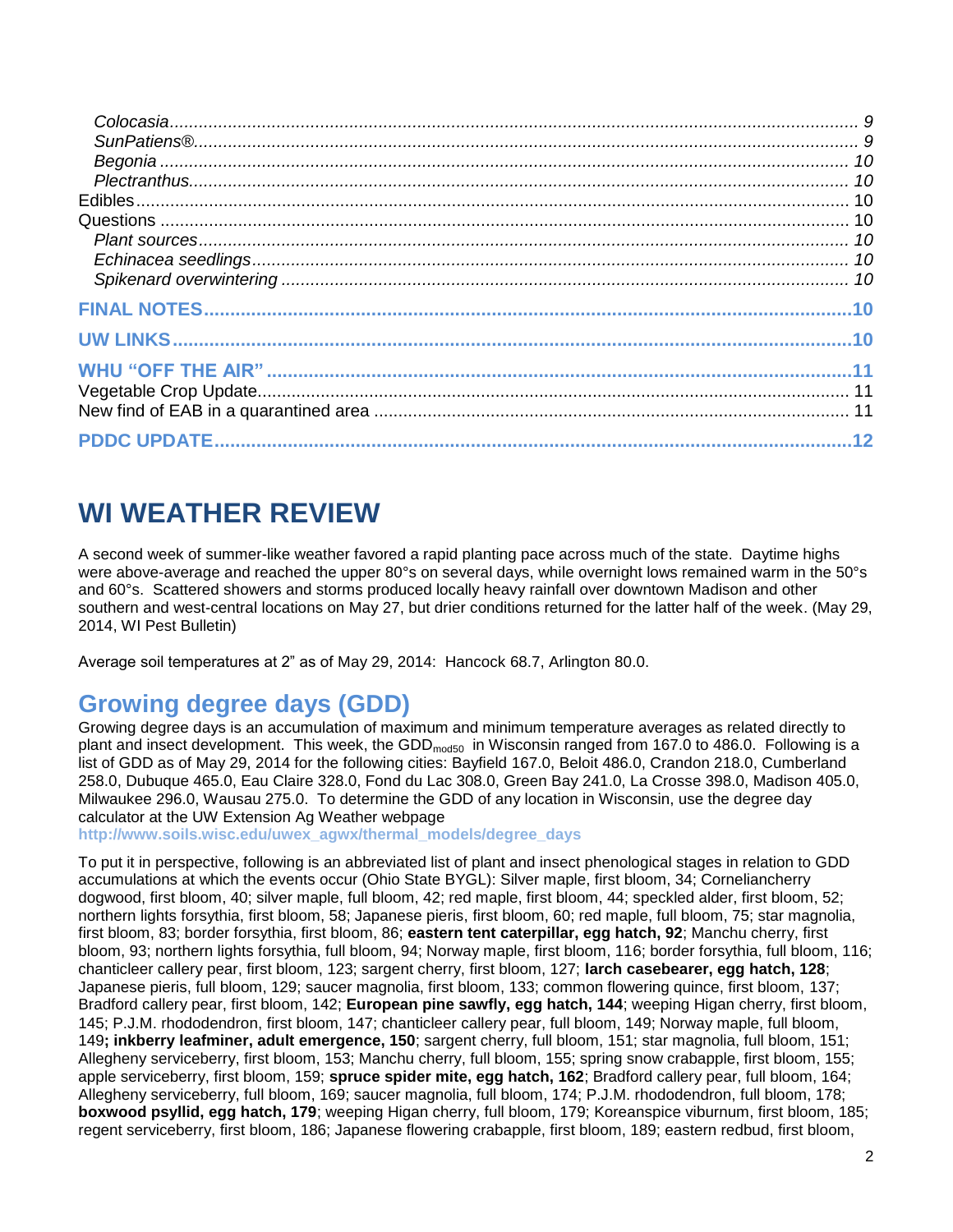191; **gypsy moth, egg hatch, 192**; Koreanspice viburnum, full bloom, 205; **azalea lace bug, egg hatch, 206**; 'Spring Snow' crabapple, full bloom, 209; common flowering quince, full bloom, 214; **birch leafminer, adult emergence, 215**; 'Coralburst' crabapple, first bloom, 217; **elm leafminer, adult emergence, 219**; common chokecherry, full bloom, 221; **alder leafminer, adult emergence, 224**; **honeylocust plant bug, egg hatch, 230**; sargent crabapple, first bloom, 230; common lilac, first bloom, 234; Ohio buckeye, first bloom, 245; common horsechestnut, first bloom, 251; **hawthorn lace bug, adult emergence, 253**; **hawthorn leafminer, adult emergence, 260**; flowering dogwood, first bloom, 263; red buckeye, first bloom, 265; blackhaw viburnum, first bloom, 269; **imported willow leaf beetle, adult emergence, 274**; Sargent crabapple, full bloom, 298; red horsechestnut, first bloom, 304; **pine needle scale, egg hatch - 1st generation, 305**; **cooley spruce gall adelgid, egg hatch, 308**; **eastern spruce gall adelgid, egg hatch, 308;** common lilac, full bloom, 315; 'Pink Princess' weigela, first bloom, 316; blackhaw viburnum, full bloom, 322; redosier dogwood, first bloom, 323; dwarf fothergilla, full bloom, 325; 'Winter King' hawthorn, first bloom, 328; **lilac borer, adult emergence, 330;** slender deutzia, first bloom, 338; Japanese kerria, full bloom, 342; common horsechestnut, full bloom, 344; red chokeberry, full bloom, 351; doublefile viburnum, first bloom, 353; Pagoda dogwood, first bloom, 363; red Java weigela, first bloom, 365; black cherry, first bloom, 368; common sweetshrub, first bloom, 371; **lesser peach tree borer, adult emergence, 372**; Ohio buckeye, full bloom, 374; **holly leafminer, adult emergence, 375**; Vanhoutte spirea, full bloom, 406; **euonymus scale (first generation), egg hatch, 406;** black cherry, full bloom, 419; Miss Kim Manchurian lilac, first bloom, 422; **locust leafminer, adult emergence, 437;** doublefile viburnum, full bloom, 444; black locust, first bloom, 467; common ninebark, first bloom, 478; **oystershell scale, egg hatch, 497**; and smokebush, first bloom, 501.

# **INTRODUCTION**

The host for today's WHU was Racine Co. educator, Patti Nagai. PDDC Director Brian Hudelson, Insect Lab Interim Director P.J. Liesch and Director of Horticulture at Rotary Gardens Mark Dwyer were special guests. Participants in today's discussions were representatives from the following counties: Brown (Vijai Pandian), Columbia (George Koepp), Dane (Lisa Johnson), Eau Claire (Erin La Favre), Kenosha (Barb Larsen), Marquette (Lyssa Seefeldt), Milwaukee (Sharon Morrissey), Pierce (Diana Alfuth), Portage (Walt), Racine (Patti Nagai), Spooner (Kevin Schoessow), and Waukesha (Kristin Krokowski).

# **HORTS' SHORTS**

Agents report the following issues to be of interest this week: With everything thrillingly lush and green, apples and crabapples in bloom in most areas, lilacs in full to past bloom depending on the location, and moisture slightly high, spring is here. Dandelions are also full to past bloom; same with garlic mustard. Mosquitoes are out in full force in the north, deer and wood ticks are prevalent in Brown Co., winged carpenter ants are moving around in Columbia Co., June beetles are bopping windows in many counties, and tiger beetles have been mistaken for EAB in Pierce Co. Brown evergreens are still a cause of great concern to homeowners; some new growth has been seen on species, but many have none. Dead limbs cannot be noticed on deciduous trees, and there are many. An interesting observation was made by a Kenosha retail clerk: a large dead spider was found in a packing box from Indonesia. P. J. Liesch identified it as a non-aggressive tropical huntsman spider.

## **SPECIALIST REPORT: Insect Diagnostic Lab Update**

*Presented by P. J. Liesch, Interim Assistant Faculty Associate, UW-Madison Department of Entomology, and Interim Manager of the UW-Extension Insect Diagnostic Lab* [pliesch@wisc.edu](mailto:pliesch@wisc.edu)

### **Carpenter ants**

It's the time of year for winged carpenter ants to be out and about. The large, winged, mated queens are looking for good nesting sites. Unless there is water-damaged wood or rotting logs, they are simply an annoyance, despite their large size, up to  $\frac{3}{4}$ " long.

Carpenter ants (UMN): http://www.extension.umn.edu/garden/insects/find/carpenter-ants/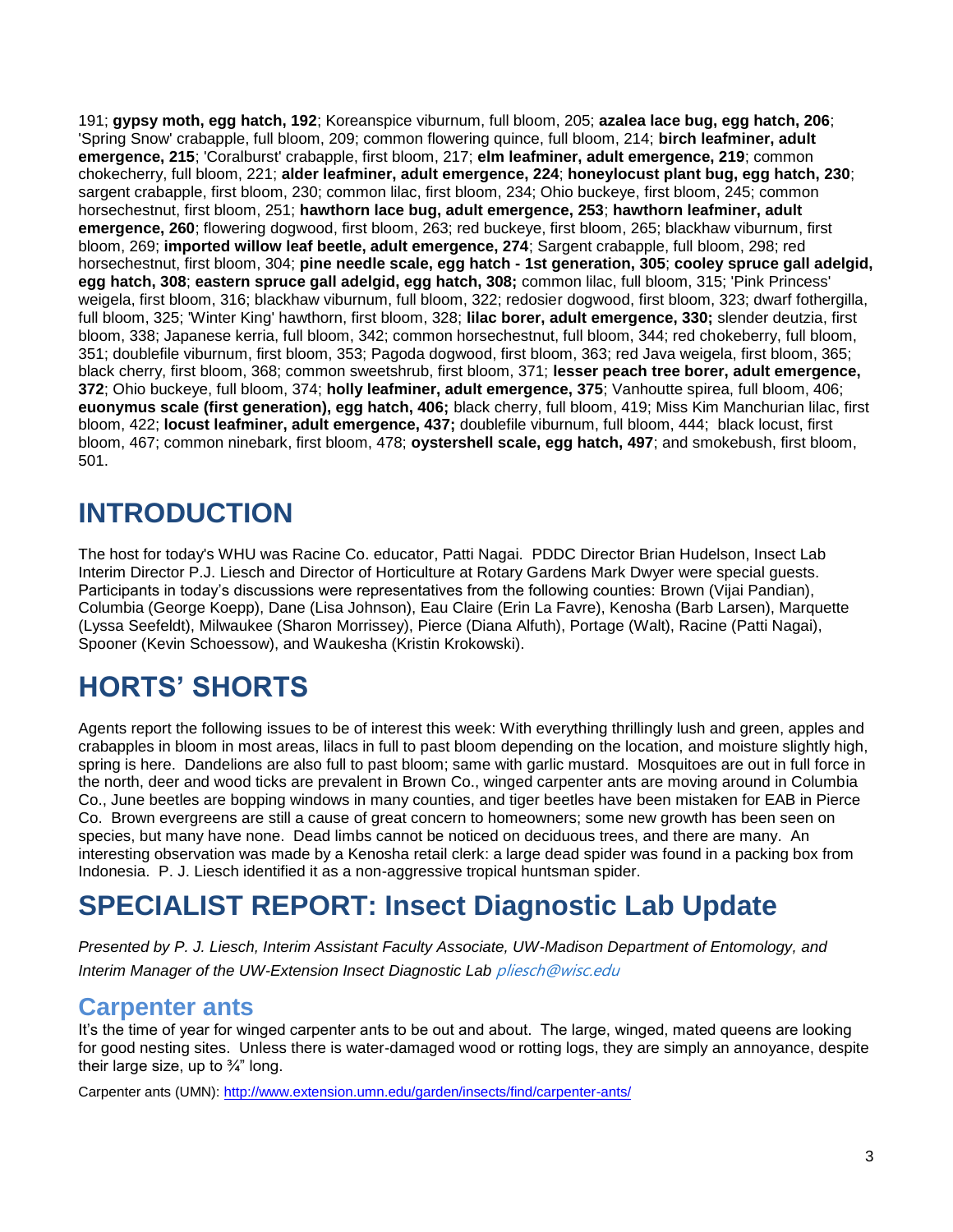### **May/June beetles**

There are many sightings of the May/June beetle. Again, it is the time of the year for them to be out.

May/June beetles (UMN): http://www.entomology.umn.edu/cues/Web/245MayJuneBeetles.pdf

### **Ticks and mosquitoes**

Reports of ticks and mosquitoes are up this year. Newspaper and television broadcasters called this week wanting to know what was going on in the northern part of the state.

WI mosquitoes and their control (UW):<http://labs.russell.wisc.edu/mosquitosite/>

Ticks and their control (UMN):<http://www.extension.umn.edu/garden/insects/find/ticks-and-their-control/>

## **Aquatic insects**

A few aquatic insects have been reported. Giant water bugs, up to 2-3" in size, will be found near lakes and streams. They are strongly attracted to light. Strong flyers, they can travel quite large distances.

Someone sent in a photo of a male dobsonfly otherwise known as Hellgrammite. With tusk-like mandibles that are a few inches long, they look quite menacing, but actually the mandibles are so large they don't have the leverage to pinch.

Giant water bug (UWM):<http://www4.uwm.edu/fieldstation/naturalhistory/bugoftheweek/giant-water-bug.cfm>

Eastern dobsonfly (FCPS):<http://www.fcps.edu/islandcreekes/ecology/dobsonfly.htm>

## **Spiders**

Besides the dead spider found in the packaging material in a box labeled from Indonesia mentioned earlier, there were a few photos sent of a native large spider, the fishing spider. They are not aggressive or harmful towards humans. They are often found near water or in thick woods, and they feed on other insects. The main genus of the fishing spider is Dolomedes.

Six-spotted fishing spider (FCPS):<http://www.fcps.edu/islandcreekes/ecology/six-spottedfishingspider.htm>

## **Questions**

#### **Carpenter ant sexing**

*Are all the flying carpenter ants female?* 

As the carpenter ants swarm, there will be both males and females. There is no way to tell the difference besides examining microscopically. The queens are the one that will go off looking for nesting locations.

#### **Mosquito prediction**

*What have you been telling the newspapers and radio stations up north about the mosquitoes?*

Basically it is the same old story, up north in the land of lakes and streams, mosquitoes will always be plentiful. There may have been a misconception that insects would not overwinter when it was so cold so long, and they would be knocked back. Some species of mosquitoes may have overwintered as adults in rock piles or even basements. A lot of insects, including nuisance mosquitoes, spent the winter as eggs or other life stages down in leaf litter, depressions or shallow pools of water, where they were covered with snow and insulated. As the snow melted and the depressions filled with water, and temperatures rose, the conditions were right for a hatch. With all the recent rains and high temperatures, expect the mosquito population to be high.

#### **EAB larvae survival rate**

#### *A Twin Cities station reported that about 70% of the EAB larvae were killed this winter. Is that number accurate?*

It depends on the location. If the temperatures went down to -20°, as we saw in parts of WI, it is my understanding about 50% to 60% of the larvae could be killed. Farther north in MN, where temperatures were in the -30°s, it is possible about 90% of the larvae could be killed. In parts of MN, it seems probable that 70% could be killed. Overall, however, the impact will not be great enough to be beneficial to our trees.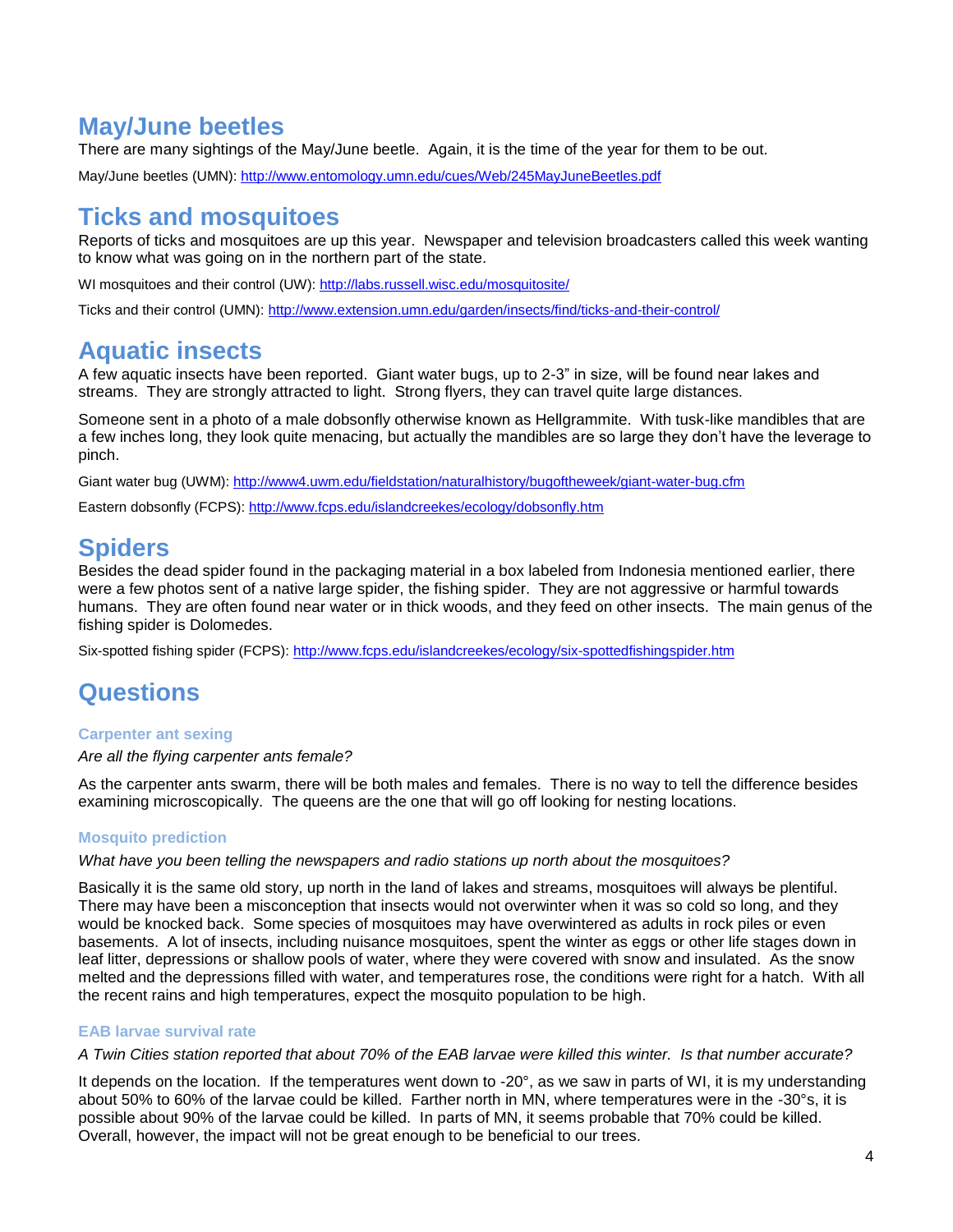Cold hardiness of EAB, a new perspective (USDA): [http://www.fs.usda.gov/Internet/FSE\\_DOCUMENTS/stelprdb5191794.pdf](http://www.fs.usda.gov/Internet/FSE_DOCUMENTS/stelprdb5191794.pdf)

## **SPECIALIST REPORT: Plant Diagnostic Disease Clinic**

Presented by Brian Hudelson, Sr. Outreach Specialist, UW-Plant Pathology, and Director of the UW-Extension Plant Disease Diagnostics Clinic (PDDC) [bdh@plantpath.wisc.edu](mailto:bdh@plantpath.wisc.edu)

The PDDC update is attached to the end of this summary.

Rhizosphaera needle blight and winter burn continue to be samples of concern.

Rhizosphaera needle cast (UWEX): [http://labs.russell.wisc.edu/pddc/files/Fact\\_Sheets/FC\\_PDF/Rhizosphaera\\_Needle\\_Cast.pdf](http://labs.russell.wisc.edu/pddc/files/Fact_Sheets/FC_PDF/Rhizosphaera_Needle_Cast.pdf)

### **Cedar apple rust**

Two people at the Eau Claire workshop this week brought in samples of cedar apple rust beginning to fruit on juniper. It is active now, and the orange, gelatinous blobs may be seen on any variant of juniper, such as red cedar or carpet junipers. All junipers are susceptible, and there will be some level of disease at one point or another. The orange masses are reproductive structures introducing spores to the alternate host, most commonly crabapples, hawthorns and flowering quince, but they may also be found occasionally on pear and amelanchier. On the deciduous host, leaves will show relatively brightly colored yellow-orange spots that will form roughly mid-summer. Those spots will eventually produce spores that will get blown back to junipers to initiate new infections.

Cedar apple rust (UWEX): http://labs.russell.wisc.edu/pddc/files/Fact\_Sheets/FC\_PDF/Cedar\_Apple\_Rust\_Apple.pdf

### **Impatiens necrotic spot virus**

Greenhouse samples of impatiens tested positive for impatiens necrotic spot virus, a thrip transmitted virus. Begonias also were also presenting symptoms, probably from the same virus. The definite viral symptoms on the leaf had a mosaic pattern of necrotic spots with targeted patterns and blotchy leaf color.

Impatiens necrotic spot (UWEX): http://labs.russell.wisc.edu/pddc/files/Fact\_Sheets/FC\_PDF/Impatiens\_Necrotic\_Spot.pdf

### **Questions**

#### **2014 disease predictions**

*Given your vast knowledge, what do you predict for diseases this season based on the recent wet weather?*

Based on the weather pattern, anything fungal will do well. Expect leaf spot, leaf blights, many leaf diseases this year. Since many trees were just leafing out when the rains occurred, apple scab could be very severe. Bacterial diseases could also pick up, but most of the problems will probably be fungal.

#### **Dieback on Heptacodium**

*Have you seen dieback on Heptacodium, the seven sons flower tree?*

Actually there have been a few samples submitted on *Heptacodium* for dieback, and we have been testing for *Verticillium* to see if there is an indication. There is very little literature on the particular host in terms of disease problems; even USDA and ARS has no listing for pathogens. If you have a sample of a dying, or wilting limb, send it in as an educational sample. I would be interested in getting more experience with that host to know what the pathogens are. If you want it tested for *Verticillium*, find that section and branches on the dead section that are as low as possible, because if it is *Verticillium*, it will be coming up through the roots. Also watch the main area that leads up to the section that is dead for canker indications. Pimply areas within the sunken areas may be indicative of fruiting bodies of fungi.

Japanese maple, on the other hand, is a very common host of *Verticillium*. We have already had one positive, and it looks like another will be. Definitely send in samples of suspicious branches from that host.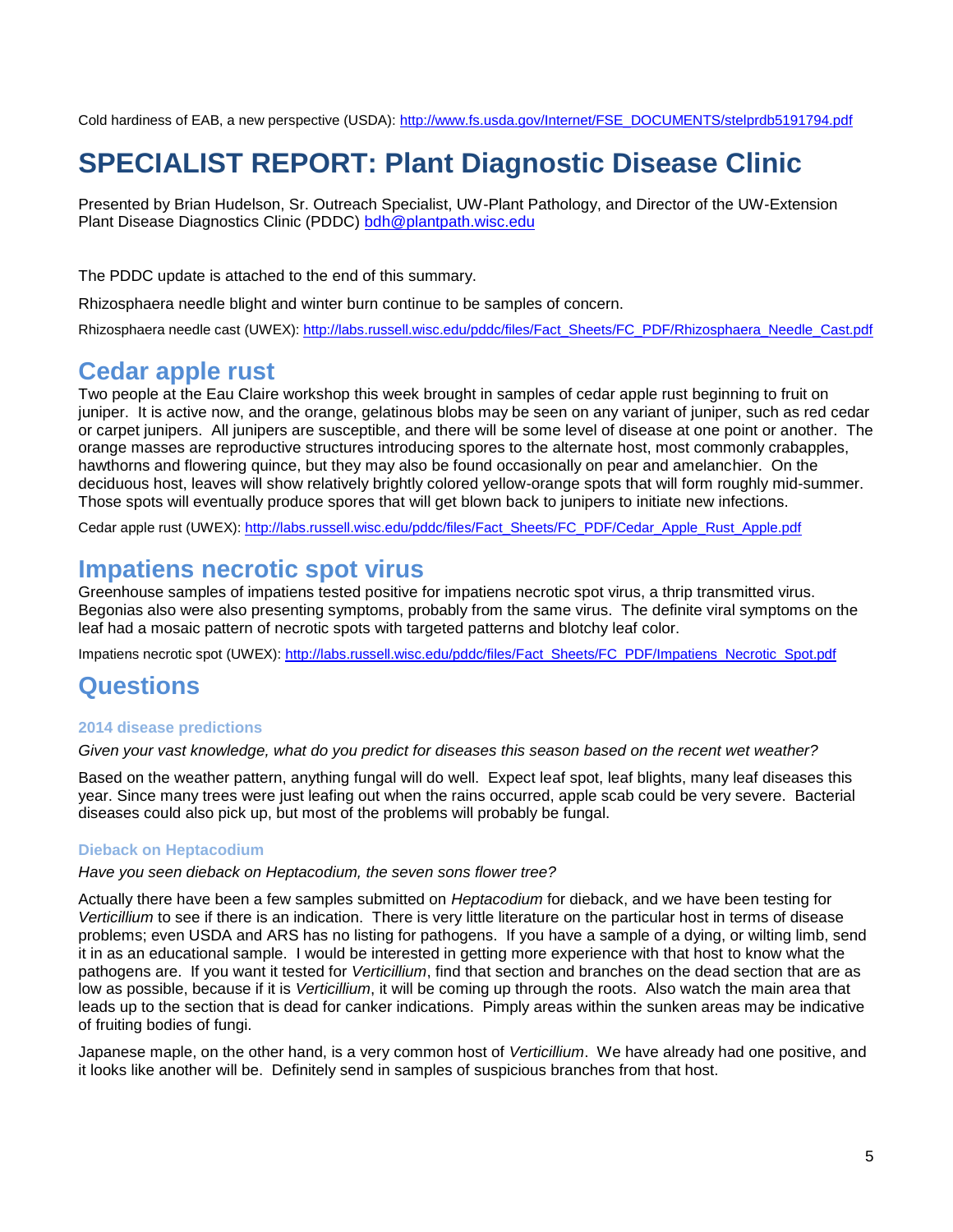## **SPECIAL TOPIC: New and Exciting Herbaceous Plants**

#### *Presented by Mark Dwyer, Director of Horticulture, Rotary Gardens, Janesville WI*

The trend in breeding continues to focus on certain genera such as *Echinacea*, *Baptisia* and *Heuchera*. There is much time and energy being put into these plants, increasing what is available to the home gardener, but at the same time it is challenging to sift through and decide. More often than not, picture catalogs and plant tags do not do justice, nor do they explain some of the nuances of plants that may not yet have been trialed well. At the Rotary Gardens, trials are being carried on new and not so new plants.

"New plants are not always good, and good plants are not always new." (author unknown)

Gardeners are looking for plants that are new and exciting, but that is not to say plants developed five, ten or twenty years ago aren't meritorious and appropriate for their gardens. As the palette continues to expand, Extension agents are trying to sift through them to find the strong growers. Plants should do more than survive, they should thrive.

Strong marketing may gloss over the fact that most plants are not adequately trialed and are rooted on the merits of a singular feature. More often than not, that singular feature is what you see in the gardening catalogs and what will sell millions of plants. It is overwhelming for the consumer to see so many plants released every year. It is important for homeowners to know what they need to provide that plant for it to thrive, even more than what the plant can provide for them.

### **Herbaceous perennial plants for sun**

#### **Echinacea**

There are many strong varieties of coneflowers. With over 150 beautiful flower varieties available, it is important to consider characteristics of stem strength, and fading, or how they hold color. Many of the purple and new reds that have recently been developed have beautiful new flowers, but the fading flowers tend to detract from the appearance. In some cases the bicolor effect is good. Chicago Botanic Gardens is doing a lot of coneflower trialing for strong characteristics.

For native gardens and pollinator appropriate gardens, there is nothing better than the standard Echinacea purpurea or many of the species seen in native prairie gardens of the Midwest. The fancier ones are appropriate for garden settings. Two of the many *Echinacea* for the garden setting we have found to do well are:

*Echinacea* 'Leilani', a beautiful yellow hybrid coneflower that blooms for almost 6 weeks.

*Echinacea* 'Double Scoop Orangeberry', a nice double orange coneflower, interesting for its architecture. It does have the stem strength to support the added petal weight.

#### **Baptisia**

A beautiful long-lived perennial, this plant takes up a lot of space and does not like to be moved. Choose a permanent spot in the sun for it. They ultimately lend themselves to the mid-spring garden and the early summer garden. *Baptisia* have very clean, green blue foliage, beautiful flowers for 3-4 weeks, and ultimately nice seedheads that carry the show later in the season. Stem color is also nice. It is considered to be a small to medium shrub-sized plant. Many of the new introductions come from the native species. Rotary Gardens features over 40 varieties. These are some favorites:

*Baptisia* 'Starlite Prairieblues' is a Chicagoland Grows introduction, bred at Chicago Botanic Gardens.

*Baptisia sphaerocarpa* is a native species, and one of the bases for hybridization. It is a nice clear yellow. 'Screaming Yellow' is basically identical.

*Baptisia* 'Chocolate Chip', a hybrid, is a beautiful variety.

#### *Phlox*

Garden phlox, in general, may be selected for beautiful blooms and fragrance, which are valid components, but the added value of interesting foliage makes it particularly valuable. When choosing plants, foliage color and texture are components to be considered.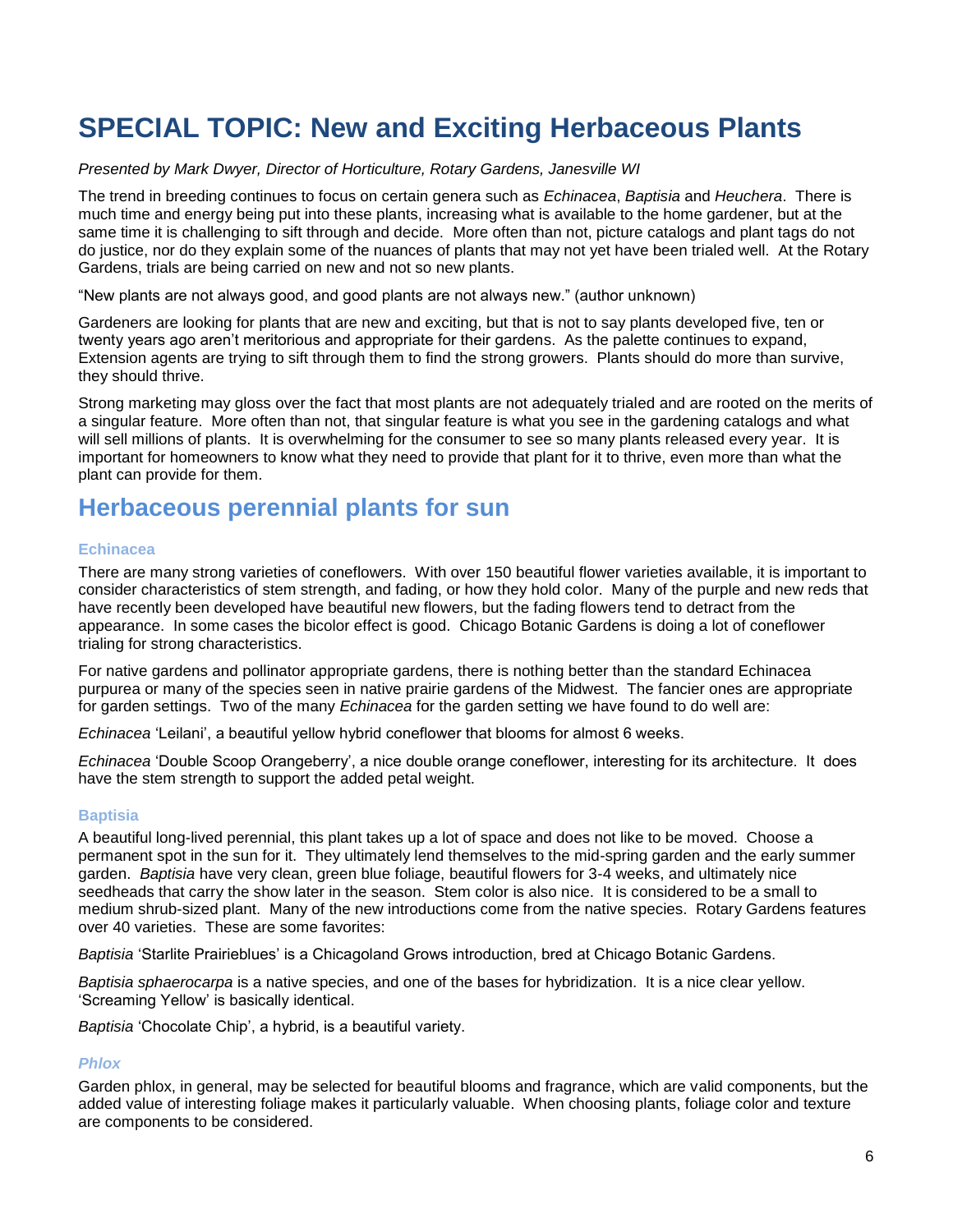*Phlox paniculata* 'Shockwave' is a variegated garden phlox that provides more than one season of interest. It has a nice combination of reliable variegation and lovely flower. From the minute it emerges to the minute it is cut down after frost it looks nice. The foliage is prominent when it is not in bloom.

#### **Veronica**

Veronicas are wonderful for their linear flower architecture and rebloom. They tolerate being cut back severely after initial bloom. This something recommended also for garden sages such as *Salvia* 'May Night' and 'East Friesland', hardy geranium and other early bloomers for fresh growth and rebloom.

*Veronica* 'Pure Silver' has silvery foliage and a 4-6 weeks season of bloom. It will rebloom quite late in the season.

#### **Campanula**

The genus *Campanula* does not do well in a heavy rabbit population. They must be protected from rabbit or not planted because they are rabbit fodder. They are good for sun or part sun.

*Campanula* 'Sarastro' does very well in the Gardens. It is a nodding bell type, 24-30 inches tall, with a long bloom time.

#### **Allium**

There are about 50,000 *Allium* planted at Rotary Gardens, and it is now the crux of onion bloom. The "puff ball on a stick" is starting to go dormant now.

*Allium* 'Summer Beauty' is a mid-summer blooming selection, heavily touted by grower and designer Roy Diblick of Northwind Perennial Farms. It is a great 18" tall summer blooming Allium, with no spreading or seeding issues. The spherical blooms hold the color and form for four weeks, and the faded flowers maintain the rigidity to offer additional interest. The is one of the top ten plants at Rotary Gardens, used in mass plantings, in repetition, and also as a solitary specimen.

#### **Solidago**

Although Extension agents annually receive calls about hayfever when the goldenrods are in bloom, we know that is a misconception. Goldenrod does not cause hayfever. Canadian goldenrod is a thug in most gardens, great for native wild gardens, but too large for most home gardens. Germany has taken our native goldenrod and bred it for the past 30 years, introducing new compact and dwarf varieties.

*Solidago* 'Little Lemon' is a late summer bloomer for the front of the border.

#### **Asters**

Much has been done with aster nomenclature. For this presentation, the word aster will be used. New York and New England asters are losing favor because of the mildew issues and floppiness. Larger asters must be cut back in half now to keep them compact and multi-stemmed; if not, they must be staked.

Aster 'Raydon's Favorite' is a very late bloomer. It is considered an aromatic aster, not for fragrant flowers but for foliage. It is only 30" tall, with a heavy flower count through a few light frosts. 'Raydon's Favorite' is a beautiful, smaller statured plant.

### **Grasses**

Native grasses are coming out in wonderful selections with more significant red fall color.

#### **Andropogon**

Big and little bluestem usually get a pinkish haze in October, but fall color on grasses is as variable as it on trees. Having good fall color on a grass is a feature of interest additional to its form and winter interest.

*Andropogon* 'Red October' was chosen for very consistent deep red color. The tinting may become noticeable in late August, and becomes more significant as evening temperatures start to dip. It is a 6'-8' tall grass with strong coloration late in the season.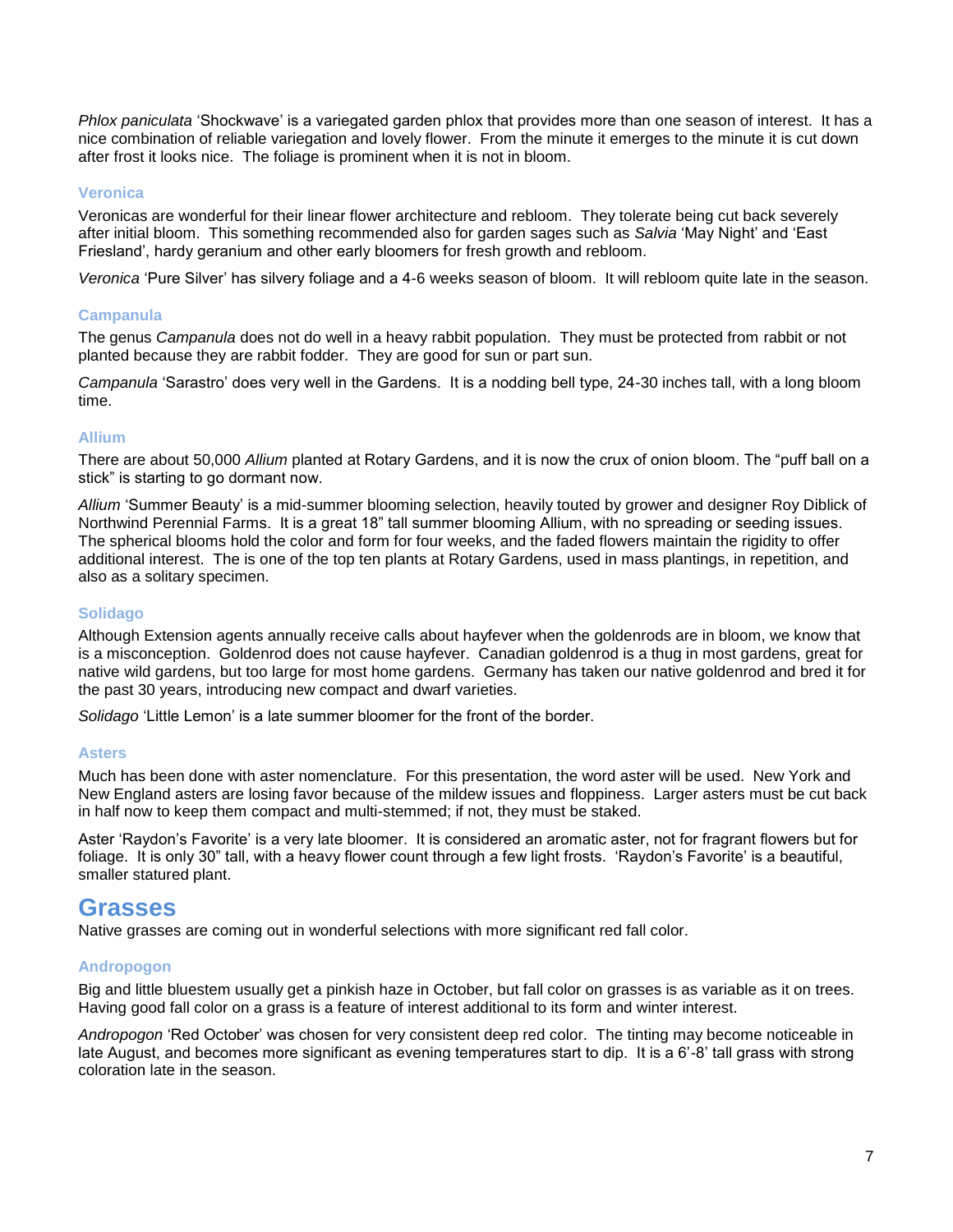#### **Panicum**

Many *Panicum* are being developed for a shorter stature to be used in mid-border or in smaller landscapes to provide fall coloration.

*Panicum* 'Red Ribbons' comes out of the University of Connecticut. This 3' switchgrass has a shock of beautiful color in late September. The red tinting exists in mid summer as well.

#### **Schizachrium**

Excellent introductions are coming out of the University of Minnesota. They are being selected for being very rigid and not floppy through any part of the season. Little bluestem is a great mid-height grass for a sunny garden.

*Schizachrium* 'The Blues' is an older variety with great pink-amber coloration. It is a superior blue in spring and has nice fall color.

### **Shade perennials**

#### **Brunnera**

Developments in *Brunnera* are exciting. Rotary Gardens is starting to promote the use of clump perennials planted closely together, offering the same benefits of a trailing groundcover while maintaining soil moisture and minimizing weed competition, without running into a situation of regret after planting trailing groundcovers. *Brunnera* is deer resistant and has very little damage over the season, as long as in it planted in a partially shaded garden and not allowed to dry out. In sun they will get crispy. It is a low-maintenance plant when planted properly.

*Brunnera* 'Jack Frost' is not new, but it is a solid performer. In Janesville, it is finishing blooming now with little blue flowers, but the silvery foliage will carry over the show through the summer in a partly-shaded garden.

*Brunnera* 'Sea Heart' is 'Jack Frost' on steroids with a larger leaf. 'Alexander's Great' is another large one, and there are some silvery versions.

*Brunnera* 'King's Ransom' has beautiful chartreuse highlights is spring and then the silver carries over. Chartreuse fades by mid-summer, but it provides a stunning spring combination of blue flowers hovering over chartreuse leaves.

#### **Aralia**

The Japanese spikenard is hardy to zone 4. The green version gets enormous, reaching 6' with interesting flowers. It adds a subtropical appearance to spaces, and is more substantial and bigger than hosta.

*Aralia cordata* 'Sun King' is a super hot plant on the west coast. It is a pure gold form, reaching only 3-5'. Great for part sun, it offers illumination in a partially shaded garden.

#### **Aruncus**

Many of the goatsbeard are 4-5' tall, but great plants for part-shade gardens.

*Aruncus* hybrida 'Misty Lace' is only 30" tall, more appropriate for the smaller garden.

#### **Heuchera**

To keep coralbells successfully over winter, it is important to adequately mulch the plants through the winter and leave the foliage on. It is not recommended to cut the foliate off before spring, because it helps insulate the crown of the plant. They must also be planted in moist, well-drained soils. *Heuchera* have a color transition from spring to fall. Some may have very dramatic color changes, so plant tags do not give a adequate representation of what to expect. *Heuchera* tend to have a decent fall color and look good into November.

*Heuchera* Dolce® 'Back Currant' has lots of silvering on a dark background.

*Heuchera* 'Tiramisu' has beautiful coloration with dramatic color changes in the season.

*Heuchera* 'Cherry Cola' is a pure red that keeps its color through the year and transitions to orange in fall.

*Heuchera* 'Fire Alarm' is a bright red that keeps its color from May through October. It is not often that such a color can be incorporated into the part-shade garden.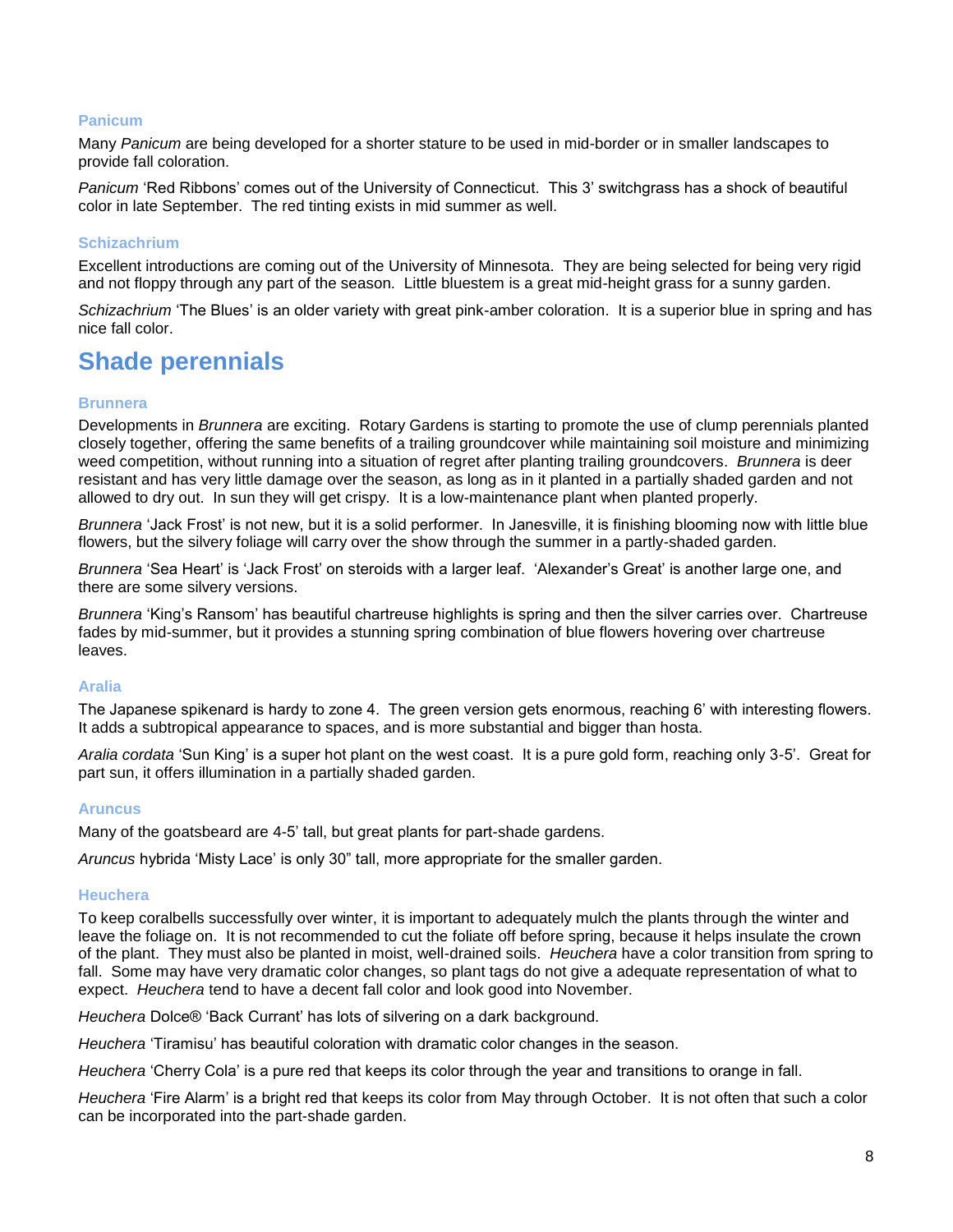#### **Tiarella**

The foamflowers are great understory plants. They can be used as a clumping groundcover, but there are trailing versions as well. *Tiarella* adds the benefit of interesting foliate to the beautiful flowers.

*Tiarella* 'Spring Symphony' is just starting to bloom in Janesville now.

*Tiarella* 'Running Tapestry' has nice veination.

#### X *Heucherella*

The crossing of coralbells with tiarella produces *Heucherella*. They do the same thing as *Heuchera* do, transitioning foliage color from spring, summer to fall but offer more leaf shapes and flower of *Tiarella*.

X *Heucherella* 'Sweet Tea' features beautiful orange coloration.

X *Heucherella* 'Stoplight' is a nice solid form with dramatic veination to offer illumination in part sun. It won't thrive in full shade.

### **Pollinator's paradise**

The Rotary Gardens is trying to satisfy the interest of many of its visitors in attracting pollinators to their gardens. They have shown interest in the plight of bees, butterflies and hummingbirds, but few understand the dynamics of the pollinator on the importance of life on earth. In its  $2^{nd}$  year, the Pollinator's Paradise is filled with perennials and annuals. Last year was a great year for butterflies in the Gardens with the almost-no-spray policy. Rotary Gardens is happy to promote ecologically sound gardening and the importance of plants.

*Salvia coccinea* 'Summer Jewel Red' is an annual hummingbird attractant because of the flower color and form of the flower.

*Cassia didymobotrya*, or popcorn plant, is a tropical. The unopened buds smell like buttered popcorn, and the leaves have the same odor. It has a huge wave of blooms into July, takes a rest in August, and has another wave of blooms in September. A visitor from Venezuela said it is grown as a small tree there. It is a novelty plant that gets up to 7'-8' in a year from 1' in spring. It is the most talked-about plant in gardening now, and it brings in the pollinators. It starts languishing at 40°. There is a challenge to overwintering it in a greenhouse.

### **Annuals**

#### **Solenostemon**

There are great developments in coleus. The majority are sun-tolerant, but they need adequate moisture. No longer tucked into the shade anymore, they are front and center for their beautiful foliage options, not the little blue flowers.

*Solenostemon* 'Kong Jr.' is a favorite.

*Solenostemon* 'Trusty Rusty' has pink foliage, fitting in well to the Rotary's pink theme this year.

#### **Colocasia**

The elephant's ears will thrive in Wisconsin summers, starting out at only 8" in spring and turning huge through summer. Winterization and storage of these tropicals can be a challenge, but they are worth it. They love water and can live in shallow water gardens.

*Colocasia* 'Black Coral' is the best black elephant ear.

*Colocasia* 'Mojito' is one to try to overwinter because it is so beautiful.

#### **SunPatiens®**

Impatiens downy mildew is a big problem in the south, but since it still has not hit Janesville, the Rotary Gardens is still planting Impatiens walleriana this year. SunPatiens, out of Japan, is amazing. There are trailing forms, compact forms and larger forms that will get 24"-30". There are now 15 to 20 selections. Unfortunately, they are not immune to impatiens downy mildew. The Gardens will be segueing into New Guinea impatiens in the future.

SunPatiens® 'Compact White' and 'Compact Pink Blush' are two varieties used at Rotary this year.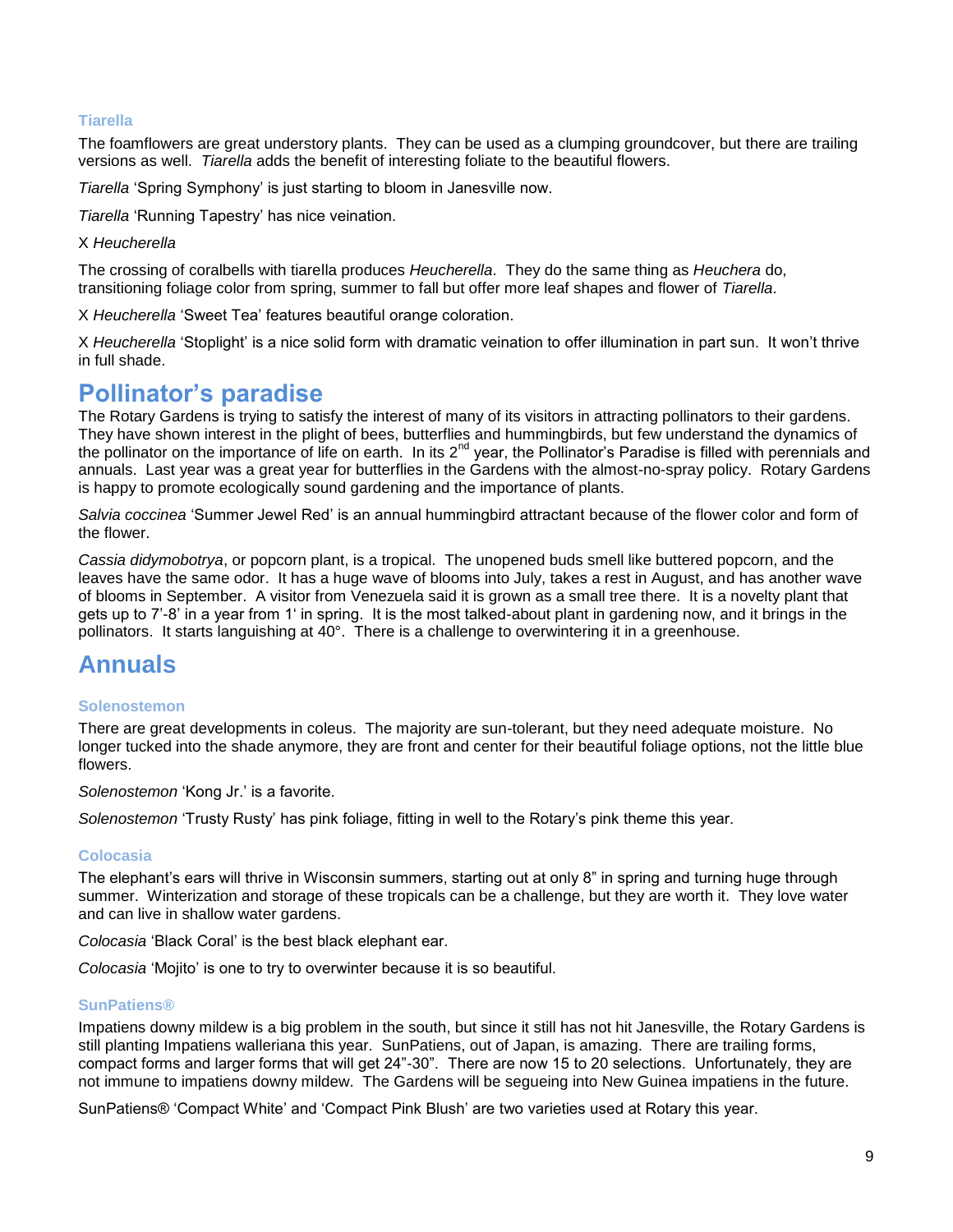#### **Begonia**

*Begonia* 'Sparks Will Fly' is a nice begonia to keep an eye on. It has dark foliage with orange blossoms.

#### **Plectranthus**

*Plectranthus*, a popular plant out of South Africa, is now used in partly-shaded gardens, blooming the entire summer.

*Plectranthus* Mona Lavender™ is our favorite.

### **Edibles**

With edibles in the interest of so many gardeners, they should be beautiful as well.

*Beta vulgaris* 'Peppermint' is a selection of Swiss chard, and vital in gardens.

*Capsicum* 'Purple Flash' is not typically eaten, but this pepper is beautiful in a container or full-sun garden.

*Capsicum* 'Count Dracula' is a totally edible hot pepper with dark foliage. It is a beautiful plant in a full-sun garden.

*Ocimum* 'Pesto Perpetuo' is a tall, variegated basil. Use it in the kitchen or leave this ornamental basil in the garden. Its natural form is ovoid and it stays that way. It looks like a little boxwood.

### **Questions**

#### **Plant sources**

*Where can you find Ocimum 'Pesto Perpetuo'?* We were able to acquire it from the wholesale grower, Radtke.

*Where can you find the popcorn plant?*

That one is not easy to start from seed, so we had a grower start them. We tried to keep it in a greenhouse over winter but were not successful.

#### **Echinacea seedlings**

*Midwest Groundcovers mentioned it did not matter how many varieties of Echinacea there are, because after awhile, if planted near each other, all the seedlings will look like Echinacea purpurea.*

That is not a surprising statement. For us, Echinacea is a short-lived perennial. It reseeds to form a colony that regenerates itself. We have not seen the species overtake the areas yet, but it would not surprise me. Richard Hawke, manager of the trial gardens at Chicago Botanic Gardens, showed us the Echinacea and we found the flowers nice but often the stems were on the ground. We will wait until the breeding frenzy settles down and make choices then.

#### **Spikenard overwintering**

*A comment on spikenard, the green version came back for us twice.*

Rotary Botanical Gardens[: http://rotarybotanicalgardens.org](http://rotarybotanicalgardens.org/)

Plant Evaluation at Chicago Botanic Gardens[: http://www.chicagobotanic.org/research/plant\\_evaluation/](http://www.chicagobotanic.org/research/plant_evaluation/)

## **FINAL NOTES**

Next week, the host will be Sharon Morrissey and the special topic will be marmorated stinkbug.

The full audio podcast of today's and archived WHU conferences can be found at<http://fyi.uwex.edu/wihortupdate/>

## **UW LINKS**

Wisconsin Horticulture webpage [http://hort.uwex.edu](http://hort.uwex.edu/)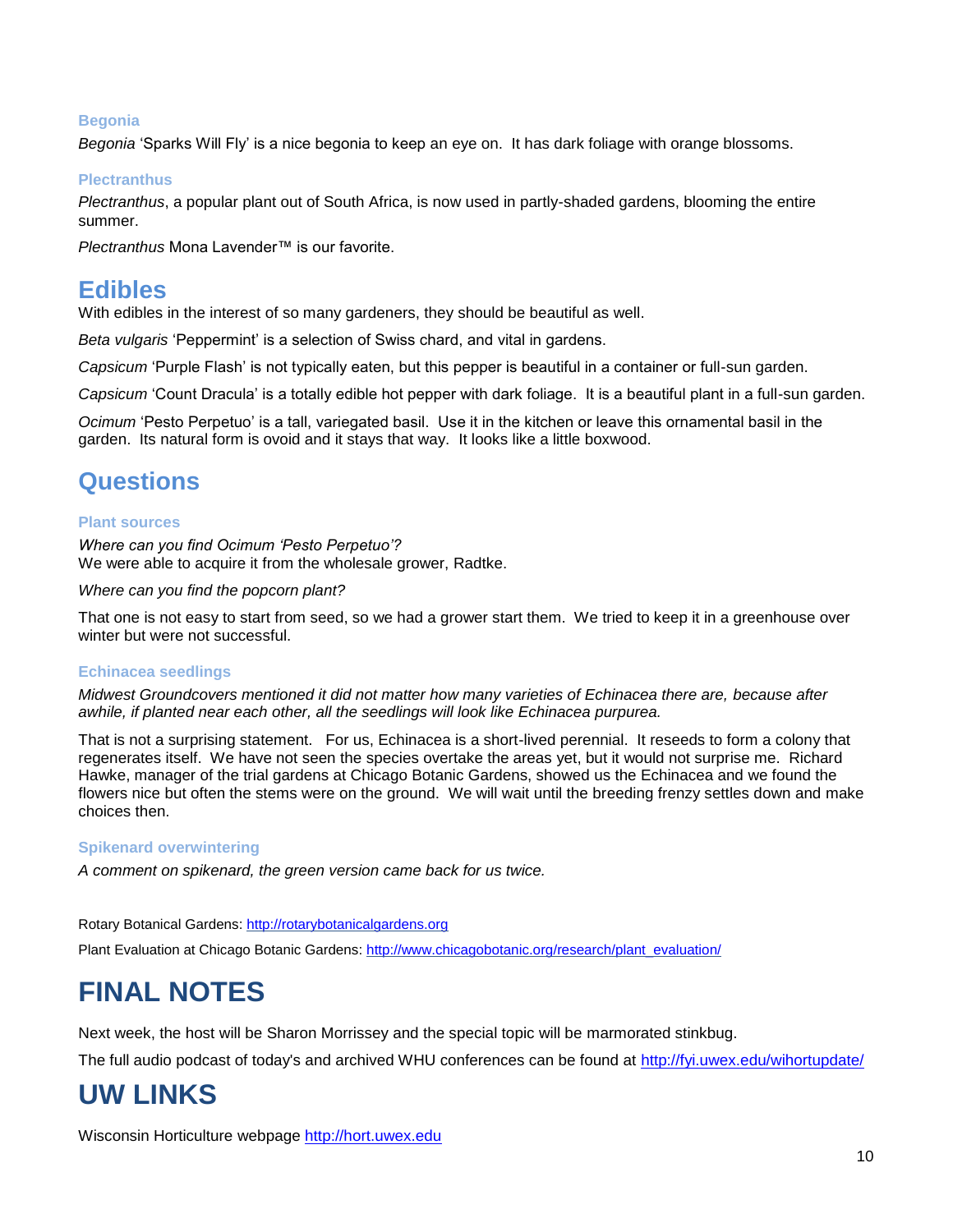UW Plant Disease Diagnostics webpage <http://labs.russell.wisc.edu/pddc/>

- UW Insect Diagnostic Lab<http://www.entomology.wisc.edu/diaglab/>
- UW Turfgrass Diagnostic Lab<http://labs.russell.wisc.edu/tdl/>
- UW Vegetable Pathology Webpage<http://www.plantpath.wisc.edu/wivegdis/>
- UW Vegetable Entomology Webpage [http://www.entomology.wisc.edu/vegento/people/groves.html#](http://www.entomology.wisc.edu/vegento/people/groves.html%23)
- UW-Extension Weed Science https://fyi.uwex.edu/weedsci/
- UW-Extension Learning Store [http://learningstore.uwex.edu](http://learningstore.uwex.edu/)
- UW Garden Facts <http://labs.russell.wisc.edu/pddc/fact-sheet-listing/>

## **WHU "OFF THE AIR"**

During this past week specialists have commented on these issues off the air:

### **Vegetable Crop Update**

Vegetable Crop Update Newsletter #7 is available at http://www.plantpath.wisc.edu/wivegdis/

Topics covered in the issue include:

Blitecast and P-Days for late blight and early blight management National late blight updates for the week Spotted Wing Drosophila update for fruit WI Irrigation Scheduler Program advertisement

### **New find of EAB in a quarantined area**

#### • Dane County - City of Middleton

Dane County is among the 21 counties under quarantine for EAB. We expect to continue finding new locations within the quarantined counties. We will continue to issue press releases when we first find EAB in a county and quarantine it. http://datcpservices.wisconsin.gov/eab/articleassets/ConfirmedEABFindsInWisconsin.pdf (DATCP May 30, 2014)